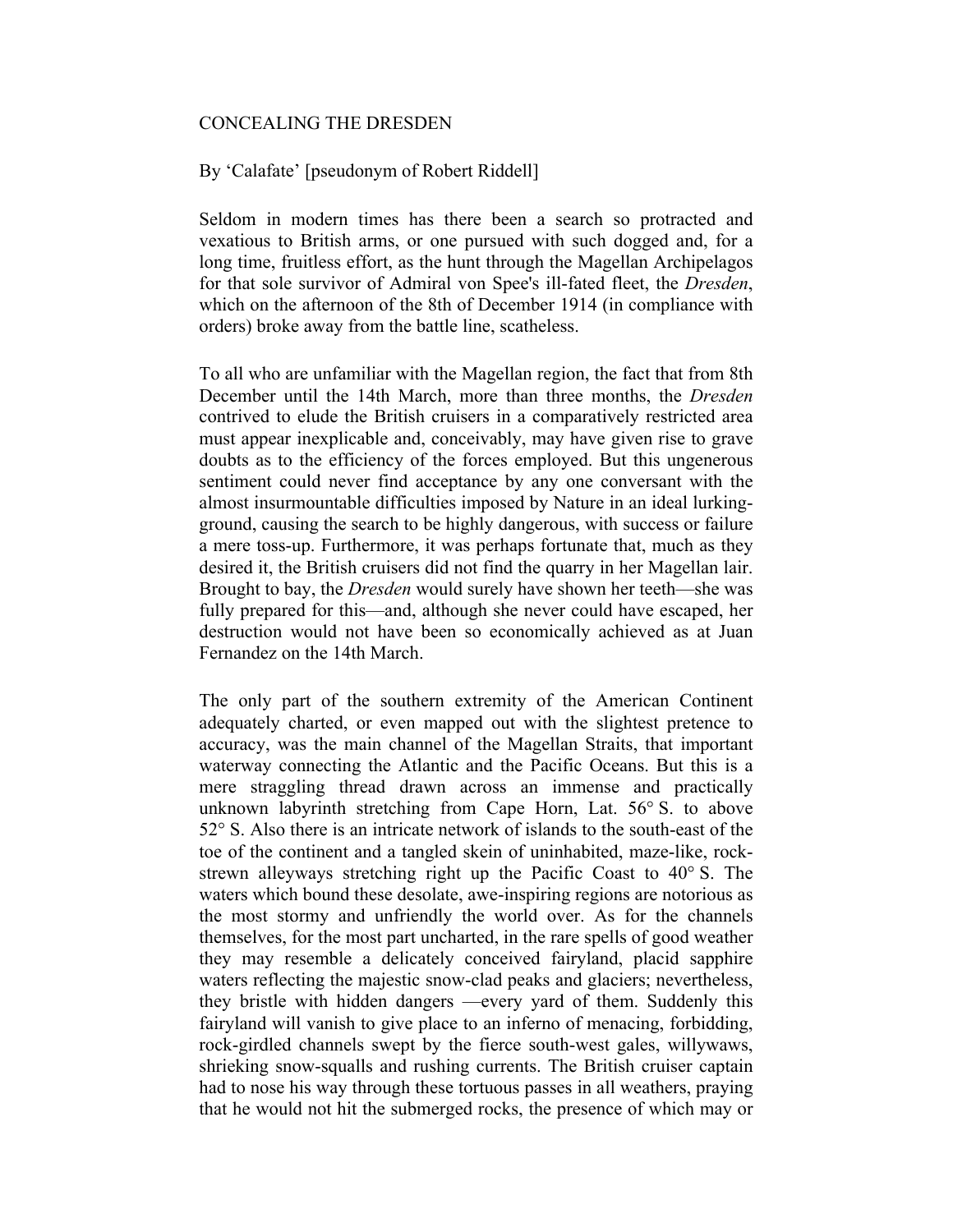may not be advertised by floating kelp. He risked his ship continually—a long-protracted, nightmare ordeal. Also the searching cruisers' movements might be observed and the discovery of *Dresden*'s lair immediately heralded by a hostile torpedo.

To this day the Admiralty charts of the region show an unhealthy profusion of dotted lines and blanks. In 1914 the three places of *Dresden*'s concealment figured as *dry land* in the local charts, so it may be gathered that, as the German cruiser avoided the main channels, the British search was conducted without the aid of accurate data; such as the searchers had were completely misleading.

In Magallanes, at the outbreak of war, Germany was in the happy position of being able to enlist the practical aid of her subjects and sympathisers. These included a number of ex-whalers and sealers—all hardy and experienced sea-dogs —who from the earliest days of Magellanic occupation had trafficked through these remote waters on their lawful occasions or, possibly, in anticipation of *Der Tag*. Each German was a reservist and consumed with fervid patriotism; no disciplinary pressure was required to recruit his services. Germans abroad are like that; they are all for the Vaterland. But the German is unhappy if he has no leader and a leader there was in the person of the German Consul, the ex-British Consul of previous years!

H.B.M. Vice-Consul, himself a hard-bitten, energetic old deep-sea captain, had no such trained and disciplined material at his disposal. While the German Colony, *en masse*, spontaneously gave its wholehearted co-operation to the Fatherland, the British, the majority of whom were engaged in sheep-farming activities, either volunteered and left for Active Service or became irreplaceable far from the scene of the operations. Wool had to be grown and sheep had to be frozen.

Our Vice-Consul contrived a very efficient system of communication with the British cruisers, but apart from this officer's co-operation, the British ships were thrown upon their own resources during the entire exasperating search.

The writer was in Magellan during the first year of the War, when be managed a farm in the Last Hope or extreme N.W. of the district, and he can vouch that the German system of communications was also efficient. His immediate neighbour, the aristocratic Baron von Maltzahn, kept him posted daily with news of the war's progress, which, although discouraging in those dark days, generally proved correct. This wily gentleman, ex-officer of a crack Prussian regiment, had been locally appointed Generalissimo of an expedition to be composed of 500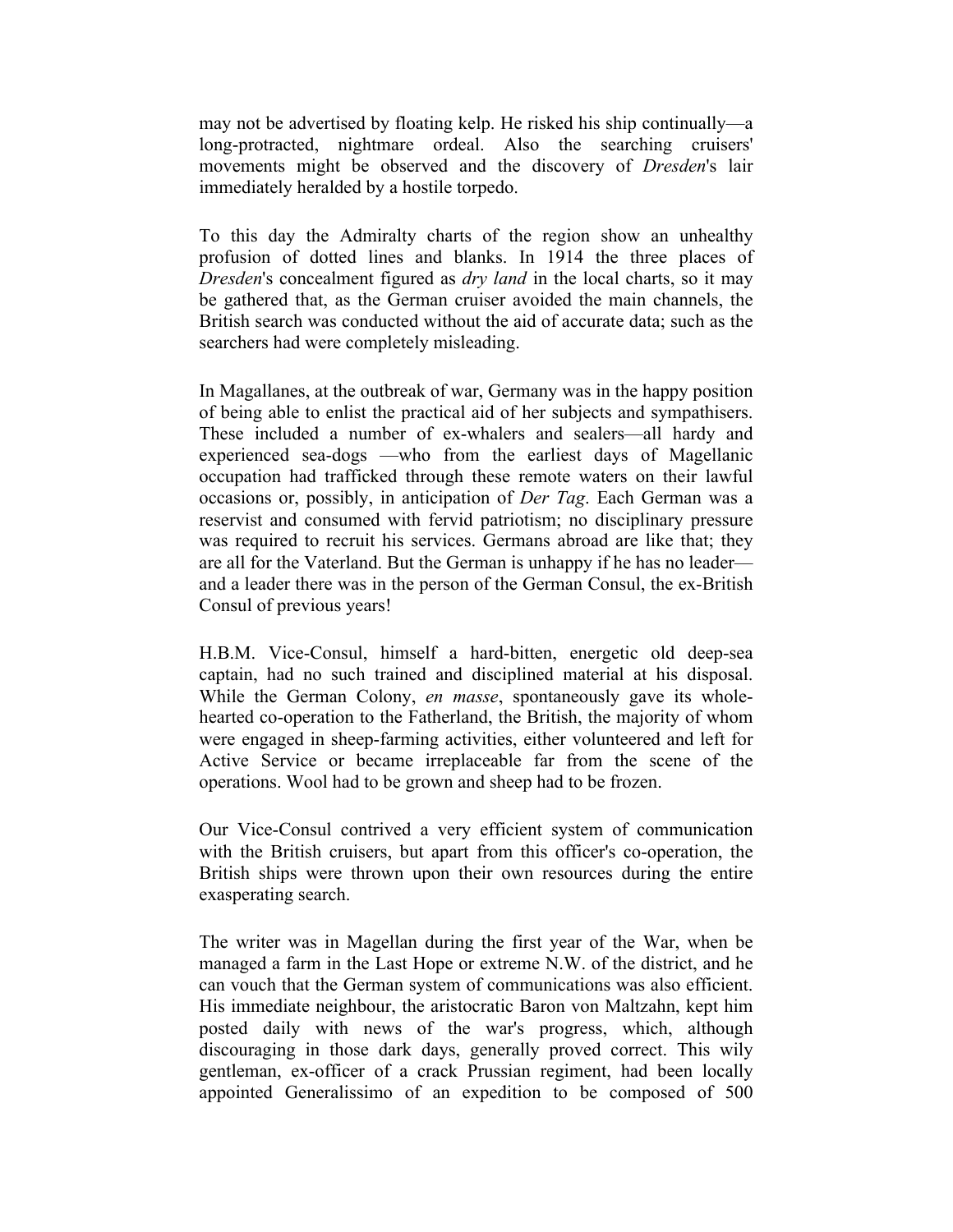reservists, recruited in Chile, who were to attack and occupy the Falklands. He objected strongly to this scheme, but recommended that his adventurous contingent should be landed in South Africa to effect a Boer Rebellion. The plan was under study when Admiral Sturdee registered his vote 'against.' Not only this. He had a visit from a German agent, a tall traveller in 'hardware' rejoicing in the assumed name of zu Helle. He was an intelligence officer from von Spee's squadron, who was put ashore at Valparaiso after Coronel. He was to prepare the way for the German squadron, but found himself at a loose end after the Falklands affair. By their system the Germans occasionally contrived to hoodwink the British Intelligence, as witness the following incident. In compliance with the orders of Captain Luce, of H.M.S. *Glasgow*, the writer on two occasions heroically sallied forth on a small tug to search for the *Dresden*. These were really Laurel and Hardyesque expeditions. The district to be covered was the Last Hope area, within the Kirk and White narrows. The *Dresden* was never there, for there she would have been cornered. Captain Luce knew she was not there: the writer knew that she was not there; still, the British Admiralty KNEW THAT SHE WAS THERE (in Consuelo Inlet where the depth at high-water is two fathoms), and insisted on Captain Luce's combing out the picturesque locality—to the detriment of his temper and with damage to the *Bristol's* propeller or rudder —or both. On his return from the expedition the writer had a trying half-hour at the telephone listening to the uncontrolled sniggers of the fat Baron who, it turned out, was the primary source of the Admiralty's information.

Of the German Colony, Albert Pagels, a resolute old fisherman, was more than any other agent instrumental in keeping the *Dresden*'s pursuers on a string; and lately the writer, in the capacity of an ex-combatant on the other side with a whole week's naval experience to his credit, took the opportunity of discussing the *Dresden* episode with him. Pagels had been guide through the entire district for the Skottsberg Scientific Expedition. Skottsberg speaks highly of him. Twenty years have a healing influence and the *post mortem* was carried out in a friendly atmosphere. Pagels' narrative is unadorned; for the writer does not speak German and Pagels' English and Spanish are almost equally sketchy. It would take a Byron to do poetic justice to the magnificent fiords, snow hills and glaciers which were the scene of Pagels' odysseys. Occasionally the names of cruisers may be confused. This is unavoidable, as Pagels usually recoiled from too great an intimacy with them. Nevertheless, the writer considers Pagels' tale authentic in every detail (except that the dates are taken from memory), and has checked up the narrative by every available means.

Pagels was in his prime at the time of the Falkland Islands battle. He was a herculean, steadfast, red-bearded mariner of unalterable fidelity to the Vaterland (of course, he still is; but now he is twenty years older), a reservist who had seen active service with the German Contingent in the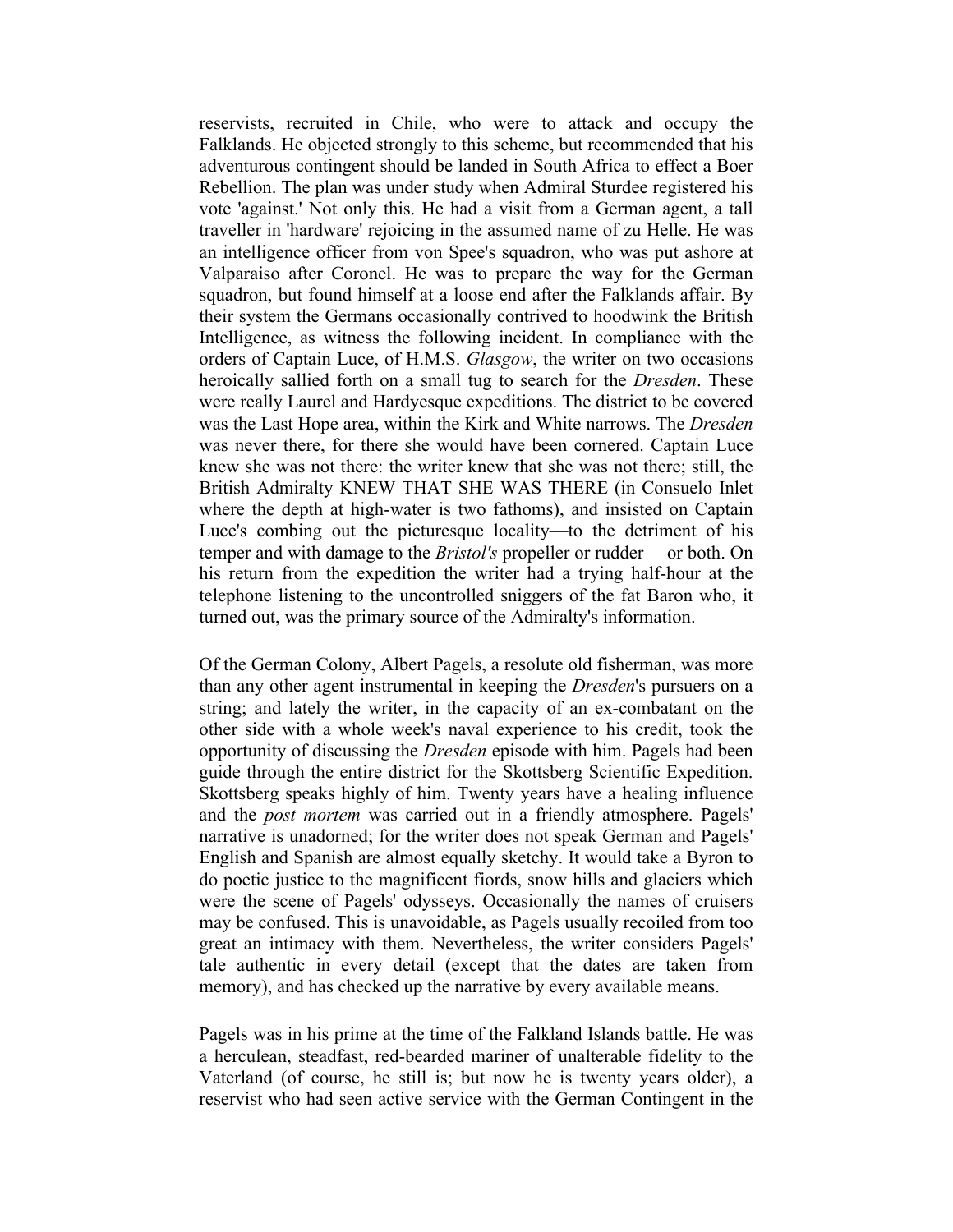1900 Boxer rising. But he was a sick man: his hand had been almost blown off by the bursting of an American service rifle, wrested from a Chink in a free-for-all round the Taku forts, and after years in the damp Magellan climate it was giving trouble.

In early December 1914 a large Kosmos liner *Amasis* had been detached from von Spee's squadron and was stowed away in Hewett Bay, an obscure little cove in one of the myriad islands a hundred odd miles south-east of Cape Pillar, that last dread portal from the Straits to the Pacific. Her function was to act as supply and communications ship, maintaining wireless contact with von Spee's squadron. Meanwhile an American freighter *Minnesotan* was on her way from the States with a 7000-ton cargo of coal consigned to a German (ostensibly commercial) firm in Punta Arenas, /1/ but really destined for von Spee's squadron. From there she would be ordered to meet *Amasis* and trans-ship her valuable cargo to the latter's holds, whence it would find its way to the warships. Unfortunately there was a hitch; for when *Minnesotan* called at Punta Arenas, her captain (so Pagels alleges, but *Minnesotan's* captain actually had pro-British sympathies) was 'nobbled' by the British representatives and induced to trans-ship his cargo into the *Turpin*, an interned Roland liner. There it had to remain. This was a serious set-back. Although *Amasis*, as communications ship, remained anchored in Hewett Bay she was practically without coal in her bunkers and unable to move any distance.

On the afternoon of the 6th December /2/ (about forty hours before von Spee's vanguard was sighted from Port Stanley) the German Consul received urgent advices from Monte Video that the two great British battle cruisers, *Invincible* and *Inflexible*, along with several smaller ships, were converging on Port Stanley. It would appear from this that something had leaked out about Admiral Sturdee's secret sailing. The Consul did not know von Spee's exact whereabouts, but presumed that was where he was making for; he was sailing right into this nest of outsize hornets. (It was common knowledge that his destination was the Falklands. This caused quite a flutter there.)

Immediately there was consternation in German quarters and their whole organisation broke into feverish, futile activity. It was essential that von Spee be warned; if he were not he would blunder into Port Stanley and there meet his doom. The Germans still fondly calculated that, by the action of their raiders and submarines, British shipping could be driven off the seas and the Allies brought to their knees. Thus the war might be lost or, at least, defeat might be influenced should von Spee's squadron once come within range of the guns of the manifestly superior British units.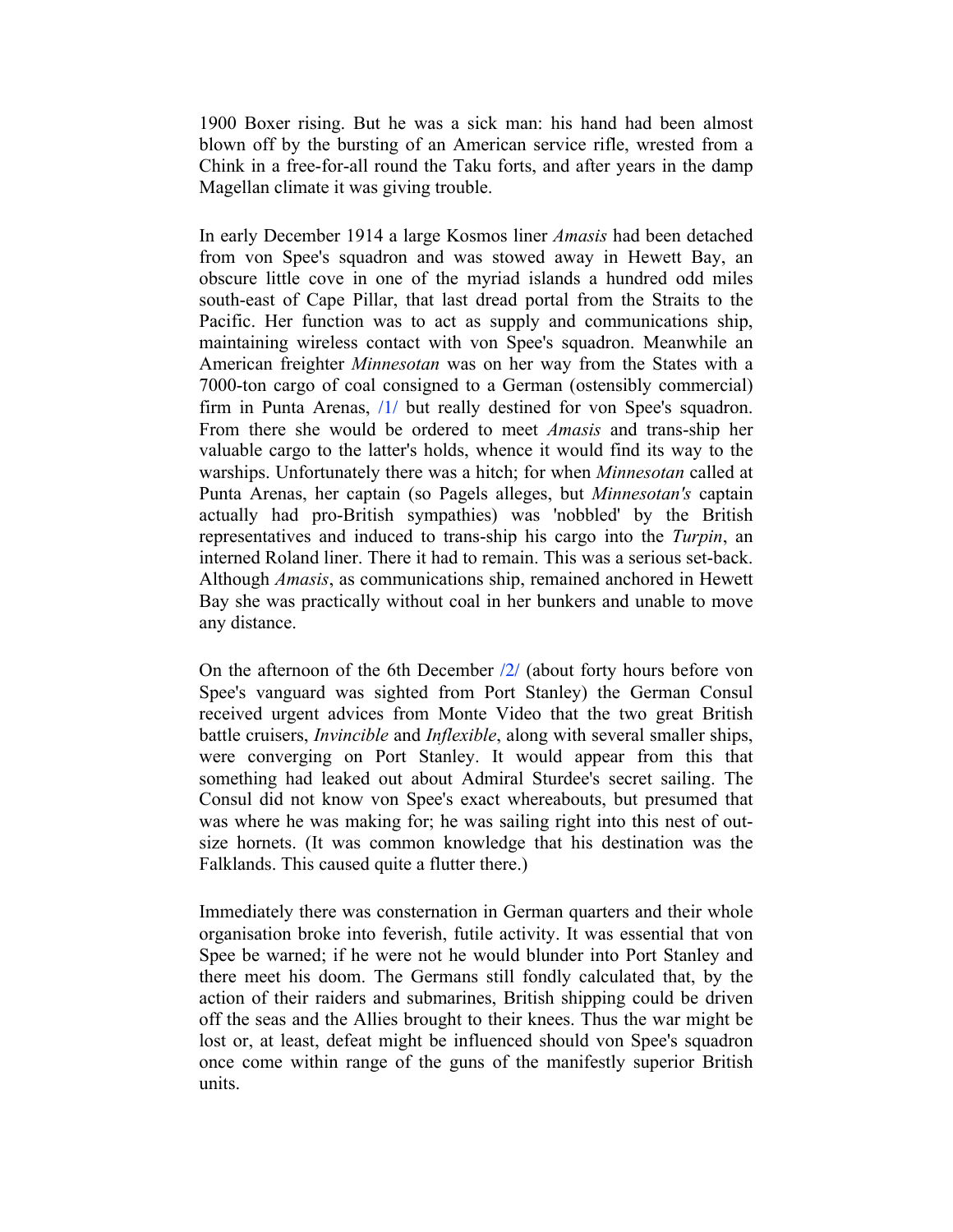He must be turned; anywhere—away from annihilation.

The Consul rushed round to Pagels' house, found him lying ill, but, invoking the desperate issues at stake, ordered him off on his puny launch. He had to sail forthwith; he was to be the bearer of the fateful telegram for von Spee, which must be transmitted to him from *Amasis*.

Pagels was nothing loth; hurriedly he made his preparations and, accompanied by a comrade of the Boxer rising—one Hans Schindlich he started away on his little cockle-shell in the teeth of a furious sou'wester. Pagels' fishing boat *Elfreda* was a twenty-six footer, halfdecked and rigged for a small sail. She had a tiny motor of one cylinder and fractional horse-power. Seldom has so much depended on so minute a factor. A vehicle so ridiculously trivial to be the bearer of a reprieve for five doomed warships and nearly 3000 men was tantamount to carrying the Crown Jewels in a paper bag on a windy day.

It would appear that the capricious god of battles, who had aided the German cause until the Coronel *débâcle*, had suddenly deserted it. *Elfreda* butted her impudent nose into the driving hurricane while her engine popped in piffling endeavour. It was a tragic race against time, and it was a losing one. *Elfreda* advanced at a snail's pace and was frequently almost engulfed. Twice she was completely swamped, obliging her exhausted crew to make for the shore in order to bale her out. She turned south into Pedro Sound or Bell Bay—a dotted thoroughfare —and fussed her weary way towards Cockburn Channel. On the last morning, close to the seething Brecknock Peninsula, the crew descried a cruiser tearing up channel to meet them.

Was she British? For a moment they were in doubt; but no. She was a friend- *Dresden*—thank God! They waved their eager salute and hoisted what signals they had. They must speak *Dresden*. But the cruiser slashed past; she had no interest in this little boat—none whatever. Pagels did not know it, but the Battle of the Falklands had already been fought and this furtive fugitive was the sole surviving ship of a sunken squadron.

*Elfreda* carried on and, seventy-four hours out of Punta Arenas, reeling from want of sleep, pain from his injured hand and utter exhaustion, Pagels reached *Amasis*. This was on the 9th of December—forty hours too late.

A tense company grouped in *Amasis*' Telefunken cabin as the operator sent his insistent, pleading messages into the ether: "Von Spee—Von Spee—Von Spee—*Amasis* calling—*Amasis* calling"—but von Spee had vanished.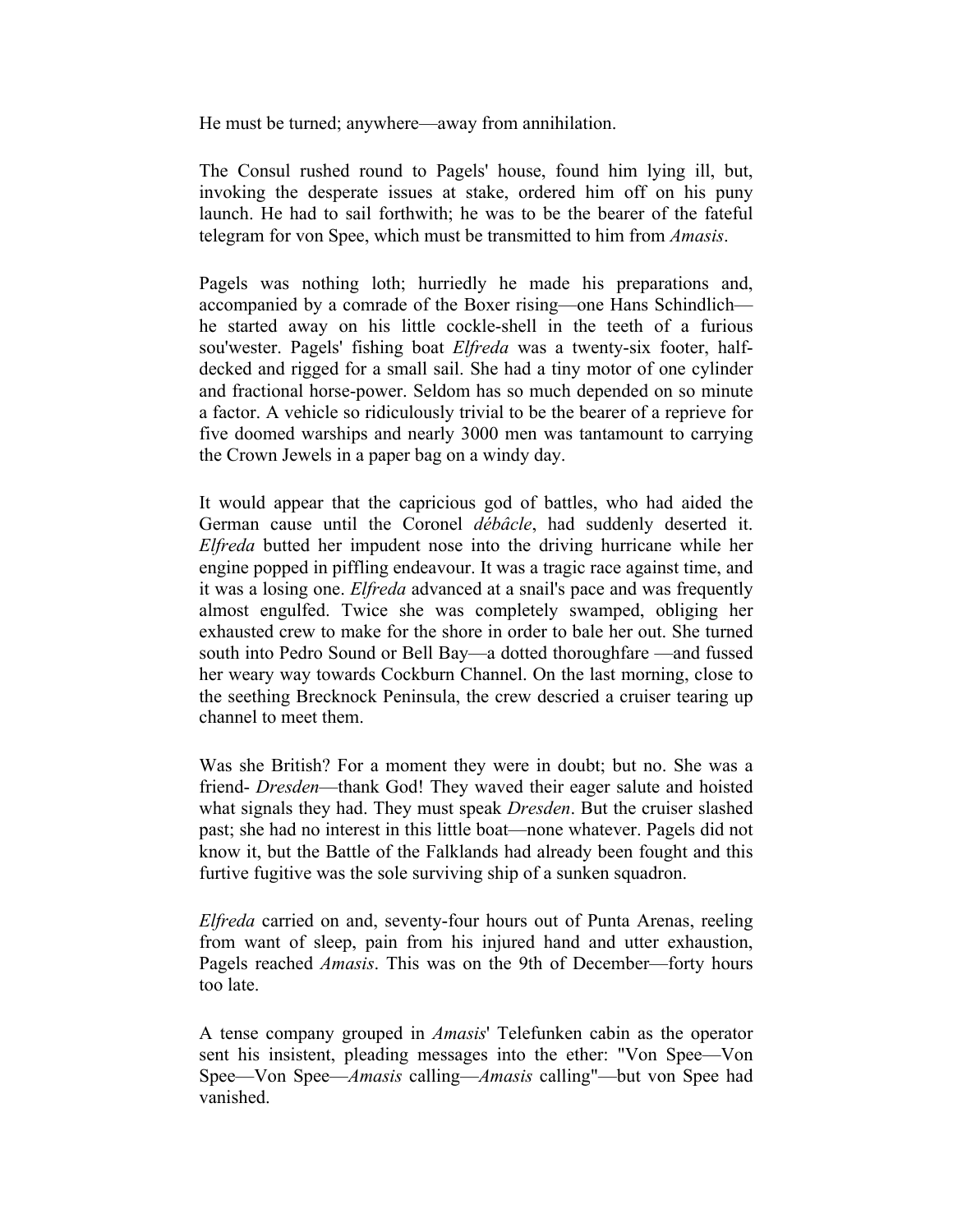Numb and bemused, Pagels realised that a battle had been fought. No message could reach the gallant von Spee in this world: there remained nothing else but to do what was possible for *Dresden*.

Next day *Elfreda* set off back for Punta Arenas, making the port in two days. *Amasis*, now a forlorn waif, had just sufficient coal in her bunkers to follow; she did so and was interned in Punta Arenas "for the duration."

On arrival Pagels found that *Dresden* had called there on the 11th and had already sailed, closely hounded by H.M.S. *Kent*, which reached Punta Arenas a few hours after her quarry had slipped out. This was the second of *Dresden*'s lucky escapes. She had left to stow herself away in Hewett Bay. After the headlong flight from the battle she had run out of coal somewhere in Beagle Channel, and had hurriedly refuelled by sending her crew ashore to cut firewood-poor soggy stuff at that, but, in the absence of anything better, it served. While she was thus engaged a Chilian sloop of war made its appearance and chivied her on; so she had had to continue her flight to Punta Arenas where coal might be obtained. It was just after this that Pagels had met her and failed to stop her. In Punta Arenas, where she remained twenty-two hours, *Dresden* refuelled with coal briquettes from the interned German liner, *Turpin*. These briquettes did not form part of the cargo of the inconsiderate *Minnesotan*; they were part of *Turpin's* German cargo. From now, until she broke out into the Pacific on her ill-fated essay to play seven bells with Allied shipping (only to meet her doom at Juan Fernandez), *Dresden* was a proscribed fugitive, skulking in an outlaw's Paradise, inaccessible to any but the holders of the keys.

Pagels had only rested in Punta Arenas one day when he was despatched to the *Dresden* at Hewett Bay. He made three trips in quick succession and, seemingly, no serious effort was made to stalk him to *Dresden*'s lair; at least there was no organised *private* British expedition.

On the last of the three trips *Dresden*'s captain (who, by the way, appears to have been a particularly ingenuous individual) informed Pagels that he had held up a little cutter, *Galilea*, manned by a Frenchman and a Russian, as it had seen his ship and had endeavoured to sail past her. Captain Luedecke had accepted the crew's protestations that they were benevolent neutrals and were merely interested in finding new sheep country. He supplied them with black *brot* and brown, sundry provisions, and virtually 'chased them out of town' by permitting them to continue on their way.

Pagels was disturbed when he heard of this visitation. He knew the cutter and its crew, and strongly suspected that they were out on a roving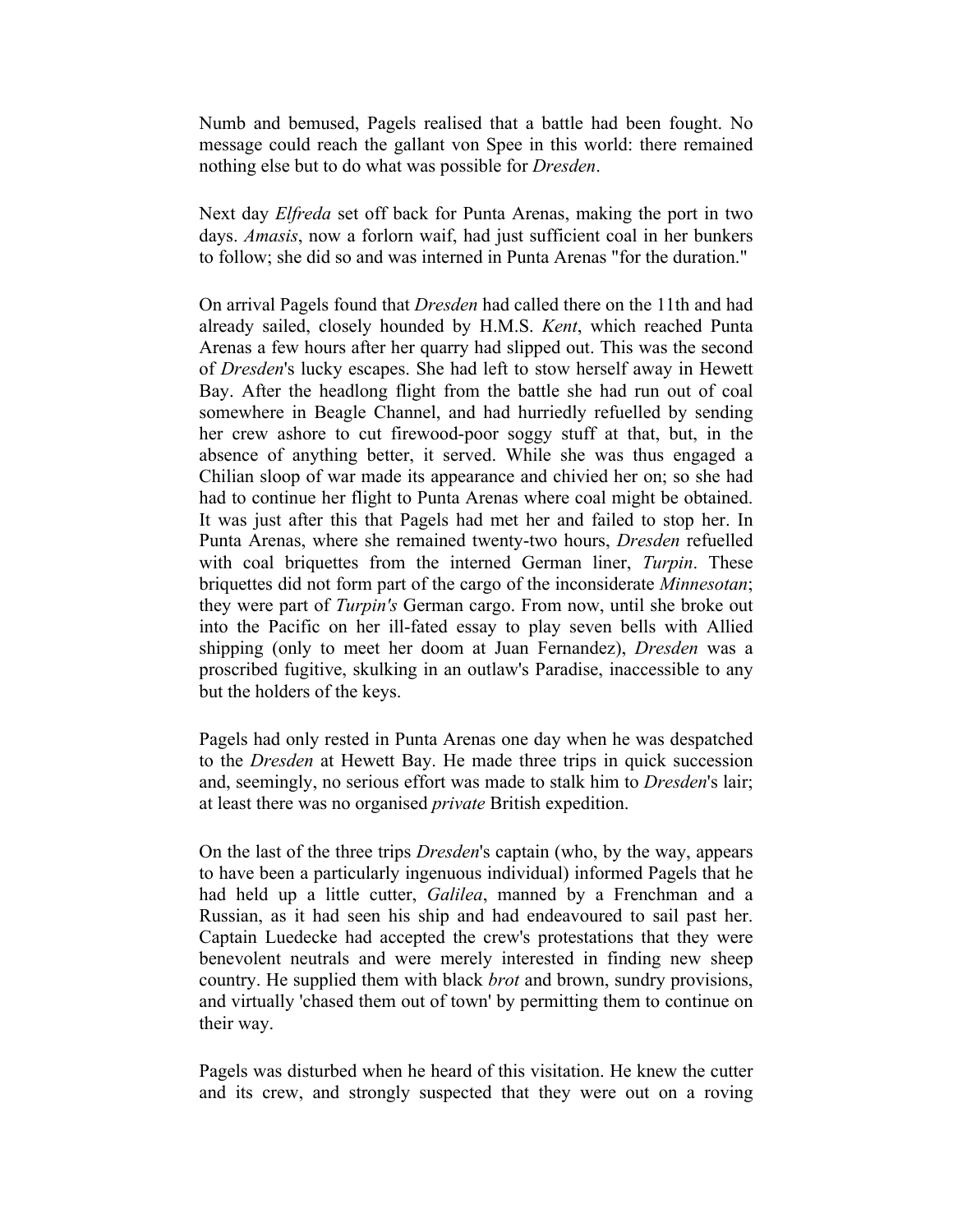commission to locate the hidden cruiser in order to reap a rich reward from the grateful British authorities. He pointed out to the Captain that no such rarities as neutrals had their being in Magellan; even a German might betray him for a consideration, and he recommended that an immediate shift be made to some equally efficient hiding-place. He indicated Christmas Bay (Gonzalez Channel), a little cove in the waterway which figured on the chart as dry, unexplored land but which, in fact, connected Barbara Channel with Stokes Bay.

The Captain pushed off instanter. Captain Luedecke seems to have become more sophisticated after this incident; for later, on receiving a visit from a fellow countryman—a sealer—accompanied by his numerous Indian friends and floating seraglio, he became insistent in enforcing his hospitality on these distinguished visitors, and they remained his guests until he left Christmas Bay for his fresh cubby-hole, an unnamed bay at the eastern end of the Breaker Coast, Santa Inez Island.

Pagels himself raced back to Punta Arenas, arriving before *Galilea*. An hour or two after the latter's arrival he saw from the wharf that a local tug, *Eduardo*, was preparing for a lengthy cruise, and learned that she had been chartered by a party of three prospectors who were loading a quantity of shovels, picks and other engineering impedimenta. Next he scrutinised the prospectors themselves, and avers that 'by the cut of their jibs' he saw R.N. written all over them. So this ostensible gold-rush was really a party of British officers starting out on an expedition to confirm the news brought by *Galilea* of the finding of *Dresden*. Pagels and his mate, on *Elfreda*, sailed away to dodge up and down Barbara Channel for fourteen days, observing this enemy movement, which, he afterwards learned, had carried on as far south as Cape Horn. At last one day, from a little screened nook which was out of *Eduardo*'s range of vision, he spotted this tug sailing down Barbara Channel in a southerly direction. *Dresden*'s hiding-place was just north of *Eduardo*'s position, so, providentially for *Dresden*, she had escaped the notice of the British officers who were now sailing past her. This is not surprising, as the entrance is distinctly uninviting and effectively screened by Nature. Pagels, totally absorbed in *Dresden*'s destiny, imagines he was at the time aided by unnatural powers of prescience in following her movements. On one occasion, when utterly worn out by the fatigues of his trip, he fell asleep at the tiller and dreamt that *Dresden* had shifted position to behind a rock some hundreds of yards from her previous one. In the darkness he steered straight for this spot, and there was the *Dresden*.

About this time also, it would seem, Pagels had been seriously threatened ashore; he had been urged by a personage to remain neutral for a consideration of £2500—or—he would be 'for it.' Therefore, rightly or wrongly, he took it for granted that he and his launch were marked by the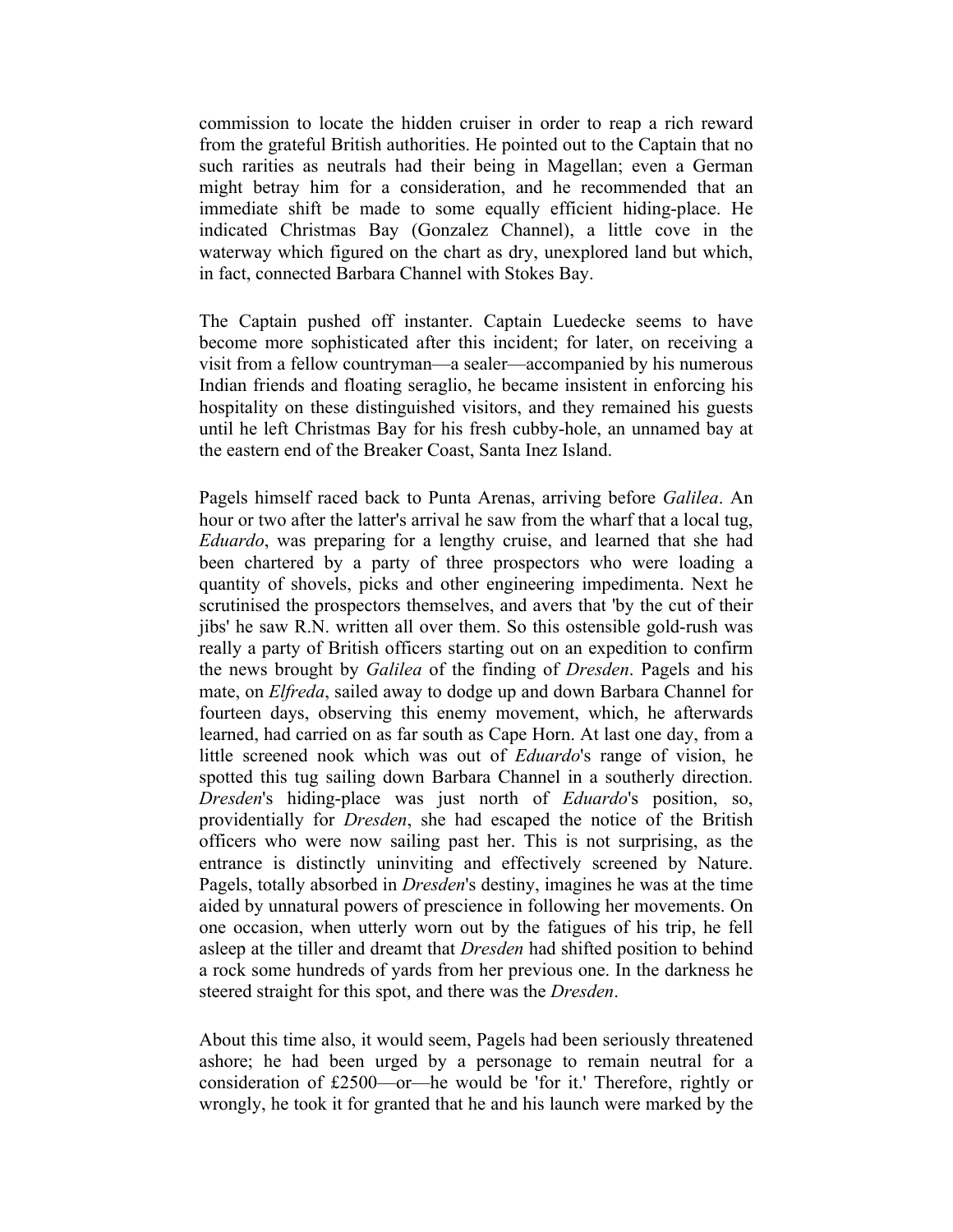British for the 'high jumps' and that if he were caught he would be summarily hanged as a spy. Perhaps Pagels had reason for his pessimistic deductions—partisan feeling runs high when there is a war on. During one of the writer's devoted scourings for *Dresden* (where she never could have been), H.M.S. *Glasgow's* First Lieutenant was told off to accompany him. The Lieutenant had orders from his Captain that in the event of there being the slightest danger of capture by *Dresden*, he was to slip overboard and drown himself rather than let the tug's heroic commodore and her equally meritorious crew run the risk of being shot or hung as civilian spies. So on this and each subsequent occasion Pagels never moved out of town nor slept without his rifle comfortably tucked under his arm.

Just at this time, too, the German cause was favoured by a tremendous slice of luck. *Dresden* was again short of fuel and provisions, and so it had been arranged that an ex-Bremen liner, *Sierra Cordoba*, 12,500 tons, which had been tender to *Kronprinz Wilhelm* and separated from her after disembarking a full complement of Allied prisoners from the ships sunk by the latter raider, should meet *Dresden* and supply her with her cargo of 1500 tons of coal and a choice store of provisions garnered during her mother-ship's depredations. The *Sierra Cordoba's* skipper had never been in the Straits before. There is a doubt as to whether he was aware that the main channel of the Straits was unremittingly guarded by British cruisers or whether he had only his own reckless navigation to thank for escaping their vigilance.

Two, possibly three, cruisers lay in Possession Bay close to the north shore of the Straits, from whence they could command a view of the *navigable* course which here comes, if anything, nearer to the Tierra del Fuego side. On this, the Tierra del Fuego side, there is a huge bank—the Orange Bank—considered so unfeasible for navigation that on the chart no soundings are marked at all. It is fringed by an intricacy of smaller hanks where the soundings vary from three to fifteen fathoms; thus this route is only to he recommended to shipowners who may desire to exploit the underwriters. It was ridiculous to conceive that any ship, voluntarily at least, would tackle the Orange Bank, while a vessel taking the only sane course could not fail to be spotted by the watchful cruisers.

*Sierra Cordoba*, whose captain was 'all at sea' in the Straits, came in from the Atlantic at the top of the tide, steered straight on to the First Narrows, right over the Orange Bank, just brushing Anegada Point, and hugged the Tierra del Fuego coast, contemptuous of buoys or any refinement of present-day navigation. Visibility was bad and the cruisers failed to spot her, for she was steaming miles to the south. The skipper brought his ship to Punta Arenas in blissful ignorance that he had achieved the miraculous. This is the first occasion that a vessel of any size has sailed over the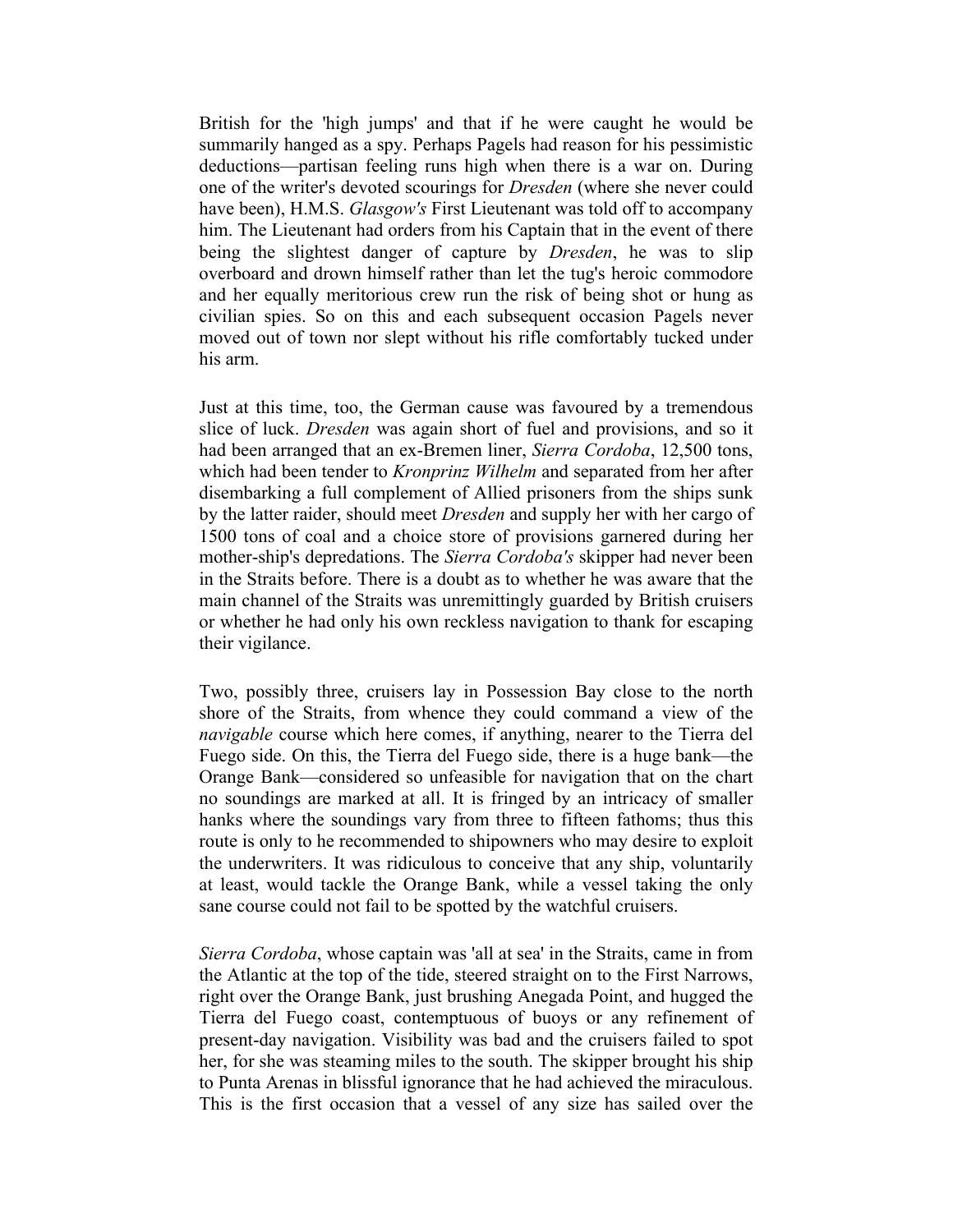Orange Bank, and it is likely to be the last.

*Sierra Cordoba* was informed of the rendezvous with *Dresden* and sailed off under a full head of steam. However, she was not to escape thus easily; for, two hours later, H.M.S. *Kent*, having been advised by wireless of the steamer's passage, arrived in Punta Arenas to pay her respects. The moment this tiresome warship was sighted the German Consul despatched a Captain R., a local German pilot, on a steam tug to catch *Sierra Cordoba* and order her to run into the first convenient anchorage, the sanctuary of territorial waters, so as to avoid capture. As usual, the staff work was good but the material faulty; the tug was too slow, far too slow to catch *Sierra Cordoba*, and soon the *Kent* raced past—an easy winner. Two hours' sail from Punta Arenas, just beyond Cape Froward, is Snug Bay, and it was here that *Sierra Cordoba*'s skipper became aware that the Assyrian was upon him. He promptly dumped his codes and logbook and ran into Snug Bay closely attended by the obsequious *Kent*. The *Kent* had just sent off a boarding party and ordered *Sierra Cordoba* to weigh anchor and follow her, and Captain Schaeffer was scratching his head and cogitating as to whether be should comply or send *Kent*'s captain to a well-known destination, when the Chilian destroyer *Lynch* sailed into the poignant picture. Her Commander ordered *Kent* to buzz off. This was hard lines on the *Kent*, but there was nothing to be done except release her capture and depart.

The officious destroyer stood by till the *Kent* disappeared in smoke while Captain R. boarded *Sierra Cordoba*, and, with the latter as pilot, the emancipated freighter sailed to the splendid isolation of Martinez Inlet, frowned on by the huge Sarmiento glaciers. This inlet is about a hundred miles from Christmas Bay, where the *Dresden* lay. It was ideal for *Sierra Cordoba*'s purpose—it is a long narrow fissure, almost enclosed by towering precipices—but it is a dead end.

At the *Sierra Cordoba* debut Pagels had been replaced as pilot by this Captain R. because *Elfreda*'s motor had conked, the cylinder having 'broken' (cracked?) on the last trip from *Dresden*. The repair of the cylinder was troublesome, no soldering done in town held, so Pagels took the damaged piece on board another interned steamer, *Tucuman*, where a mixture of gum and other substances was pressed into the fracture. This mysterious alloy served satisfactorily, and as soon as *Elfreda* was once more in commission she was despatched to *Sierra Cordoba* in Martinez Inlet, bearing a fresh set of code books (encased in wax and buoyed to a little keg so as to be thrown overboard should *Elfreda* run into trouble) to replace those dumped in Snug Bay.

He turned in by Magdalen Sound and was already committed to this Channel when, at 2 A.M., as the low-lying mists cleared, he discerned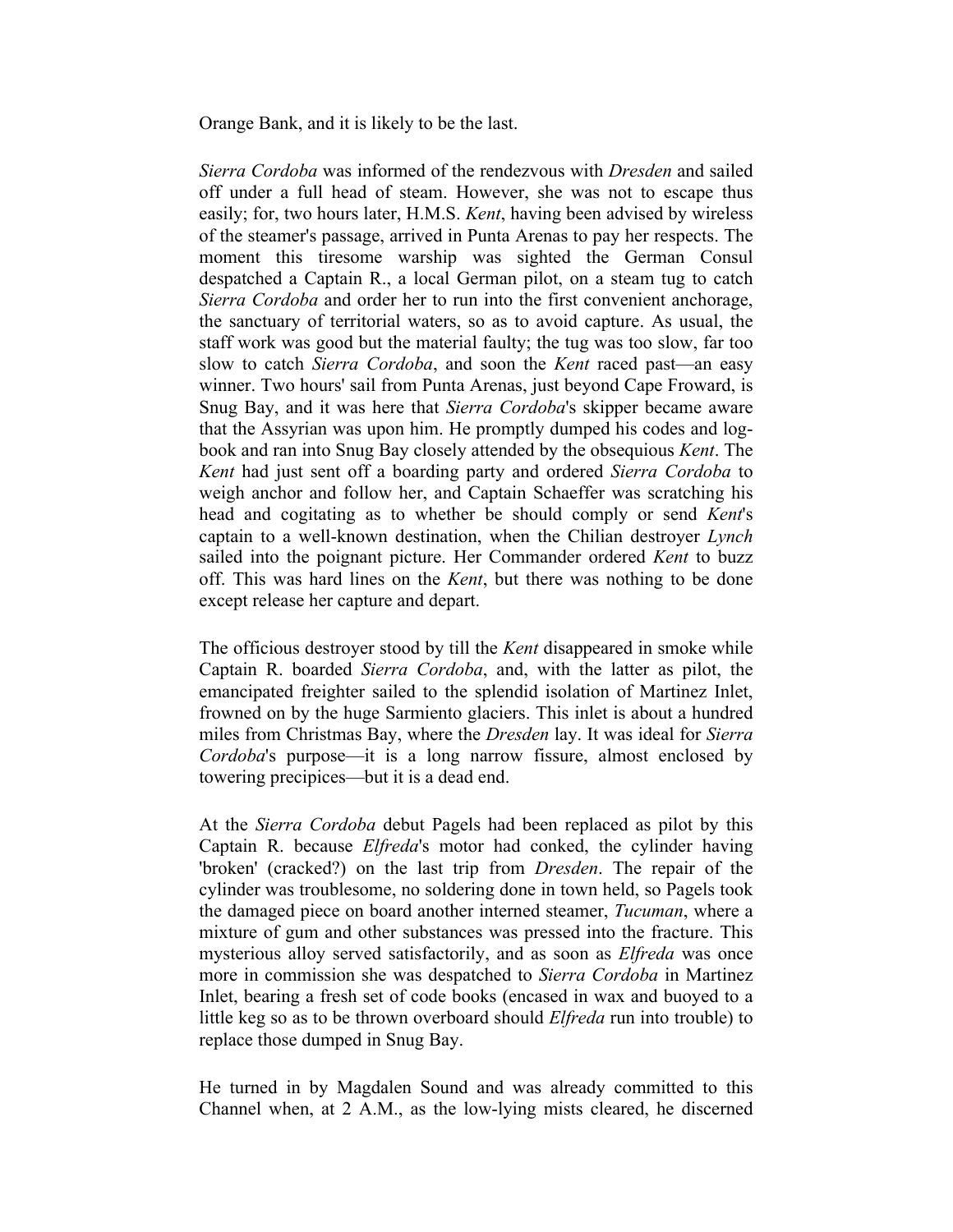smoke issuing from six smoke-stacks—those of H.M.S. *Kent* and H.M.S. *Carnarvon* lying close inshore at Sholl Bay. He felt pretty certain that he also had been spotted by the cruisers, and this was very awkward as the cruisers were in the vicinity of *Sierra Cordoba*'s hiding place. His boat was known to have been active on the German side, and if he bolted he would certainly be captured. Even if he escaped, his sudden flight would cause the cruisers to concentrate their attention on this particular locality, which actually hid their quarry. Therefore he decided to keep on without any appearance of furtiveness. He hard-a-starboarded, dumped his code books at a recognisable spot and laid his course to pass within two hundred yards of the anchored warships. While sailing, he blazed away at all sorts of water-fowl, real and imaginary, to give the impression of aloofness and absence of trepidation at this, to him, embarrassing encounter. Then he anchored between the ships and the shore and threw out his nets. No one interfered with him, he caught 'nodings' and at 7 A.M. (of the same morning) the cruisers weighed anchor and slowly proceeded southwards. This brought them still closer to *Sierra Cordoba*, so the apprehensive Pagels dashed up an eminence to follow their movements. One ship proceeded to Cape Turn, then both wheeled back to the north. Again they had been within an ace of success. Pagels decamped before they returned, but now decided that it would be imprudent to carry on to *Sierra Cordoba*; there might be eyes from the shore eagerly watching him, and if he ventured into Martinez it would 'blow the gaff.' He decided to make for the Straits and by Barbara Channel to report to *Dresden*. He retrieved the codes and, just as he was reaching the Straits almost at nightfall, he spied H.M.S. *Glasgow* racing up towards him from Punta Arenas. Again he was spotted, and this time he bolted. The *Glasgow* chased up and he made for a confusion of little channels into which no large ship might enter. Still things looked critical until friendly darkness fell and he was able to dodge pursuit.

*Elfreda* made very little noise when sailing, as her chirping exhaust was muted by a silencer, a contrivance which consisted of a perforated paraffin tin wrapped in canvas (aeroplane manufacturers, please note).

At 9.30 next morning Pagels was alongside the *Dresden*. Captain Luedecke had resolved that *Dresden* must do something to justify her existence; he was not satisfied with absorbing the attention of the entire squadron that was searching for him; also he must have work to keep his men up to scratch, although, of course, the morale of his crew was excellent. To sally forth, however, he must have coal and provisions. These were on *Sierra Cordoba* only about a hundred miles distant; but they might just as well have been at the other side of the globe, because the latter ship was perfectly blockaded by the British cruisers which, apparently and indefinitely, had adopted Sholl Bay as their station and, for the present, not even a seagull could come out of Martinez without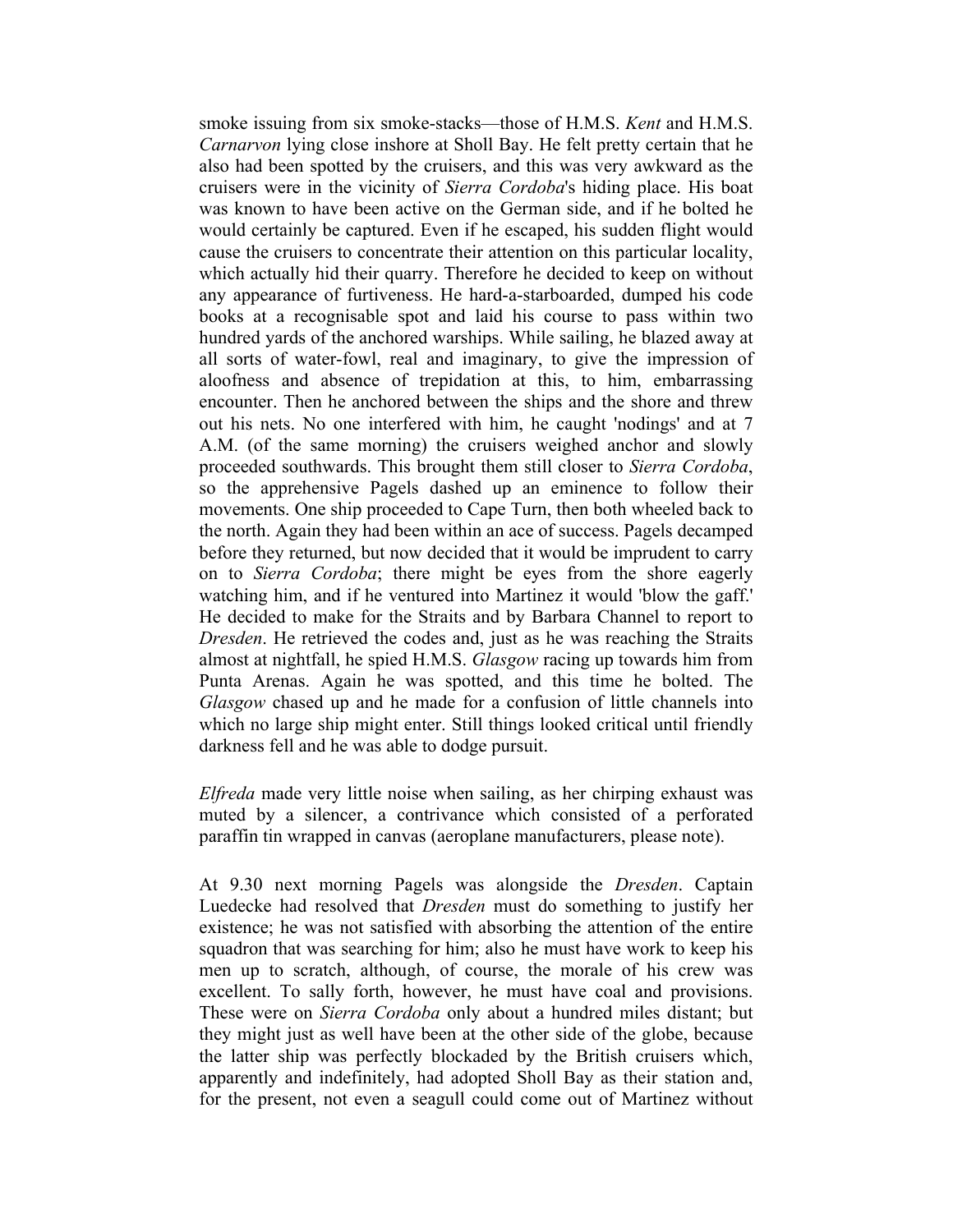being perceived. He decided on a desperate measure; the freighter, taking advantage of thick weather when visibility would be at its worst, must run the blockade, must come to Christmas Bay. she might be lucky; anyhow the sheer audacity of the scheme would contribute to its success. Avaunt this inaction!

He therefore ordered Pagels to proceed to *Sierra Cordoba* with his written instructions to Captain R., the pilot, to bring the ship to the *Dresden* as best he might.

In the short summer night of these latitudes *Elfreda*, again hugging the east side of the Channel, slipped past the three British cruisers lying at anchor at Sholl Bay. By hugging the east coast she avoided the cruisers by about three miles. On reaching *Sierra Cordoba* Pagels handed Captain R. his instructions to run the blockade and join up with *Dresden*. Captain R. does not appear to have been a very resolute character; for he immediately threw in his cards declaring that the scheme was a mad one; they must be captured, and he, for one, would find himself dangling from a British yard-arm, a prospect quite repugnant to him. He had had enough of this nonsense, anyhow, and insisted on being immediately repatriated to Punta Arenas. Followed a bitter, lurid argument; but the apprehensive pilot was insistent, and at last Pagels had to agree to conduct him to safety. *Elfreda* sailed with Captain R. as passenger; the pilot had many heart-throbs as again *Elfreda* passed in close proximity to the cruisers, but nothing untoward happened. Pagels immediately returned to *Dresden*, reported the pilot's abdication and volunteered for the job himself. His services were gladly accepted by Captain Luedecke, who expressed every confidence in him.

On this occasion Pagels had a discussion with Captain Luedecke. Having repeatedly run the gauntlet of the cruisers without being observed and knowing that they were still stationed at Sholl Bay, which was within a few hours' sail of *Dresden*, he begged the Captain to come out and guaranteed that he, Pagels, would bring him to within four hundred yards of the unsuspecting enemy without *Dresden*'s being seen. Then he imagined, three well-directed torpedoes would rid them of these utter undesirables. Captain Luedecke refused, emphatically. He would not hear of it, as this would constitute a violation of the neutrality of the friendly Chilian nation, causing more harm than good.

The running of the blockade by *Sierra Cordoba* was Pagels' star turn. The weather was atrocious, as only weather in those latitudes can be; but, being so, it was propitious for the undertaking. It was nearly the death of him, but it was this stormy circumstance that made success possible. Ordinarily, there would have been no chance of evading the watchful cruisers.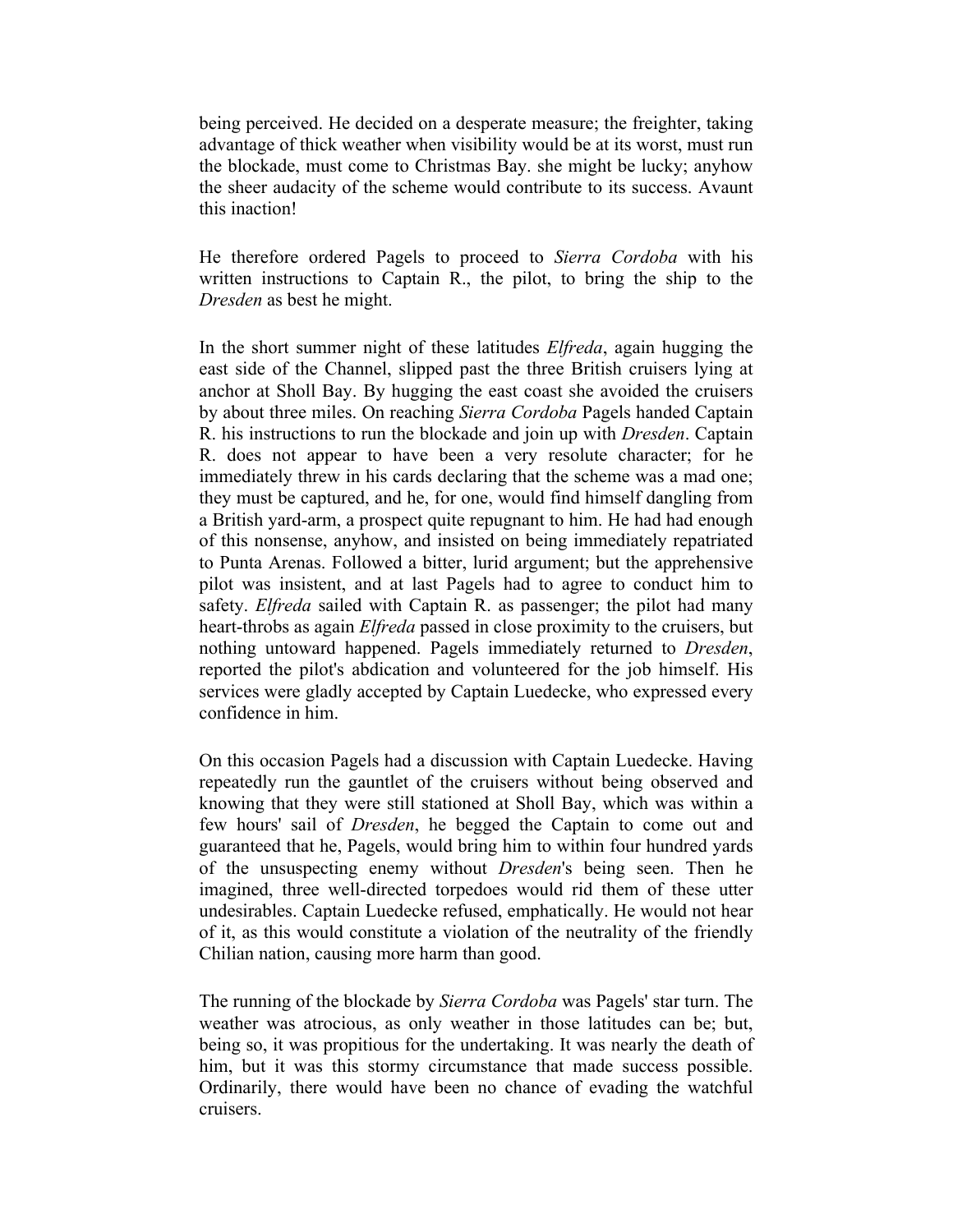On the 2nd of January *Elfreda* sailed away but ran into a continuous hurricane, which increased in violence as she proceeded; her route—the southerly Cockburn Channel route—was exposed to the entire fury of the blast. On one occasion *Elfreda* was swamped and had to anchor close inshore while Pagels and his faithful mate emptied the boat of water. Both men were exhausted and all but dead from exposure. In the whirling, smoking night they again passed the cruisers, but under these conditions there was little danger of being seen; in fact, the storm held them up and they had to anchor for some hours near-by. At last, on the evening of the 3rd, with little life left in her crew, *Elfreda* staggered alongside the *Sierra Cordoba*. The latter's spick-and-span skipper, Captain Scbaeffer, was outraged to the point of convulsions when he realised that he was ordered to hand over the command of his precious ship to this disreputable-looking ruffian who had boarded him. Still, orders were orders, so he complied with the best possible grace and relapsed into profound despondency.

Pagels ordered the engines to be ready for 8 P.M. the following evening, the 4th of January. *Elfreda* was hoisted on board the freighter before sailing. Pagels had whiled the hours away by throwing out his fishing nets, being fortunate enough to catch over a ton of *robalo* (bream)—a welcome addition to the German crews' fare.

Promptly at 8 P.M. *Sierra Cordoba* weighed anchor, her boiler pressure at its highest and her smoke stack shrouded in wire gauze to avoid betrayal by sparks. For the first ten miles of her course, being still in Martinez Sound, her presence was concealed from the cruisers as here the mountains interposed their bulk. The critical moments would come when she swung into Keats Sound, which is commanded from Sholl Bay; but here the elements came to the aid of the would-be unobtrusive steamer. The furious storm continued, the night was as black as pitch and, except for occasional breaks, no objects could be discerned even a hundred yards off. After carefully nosing her way out of Martinez, *Sierra Cordoba* swung round into Keats Channel and, hugging the precipitous Goodwin side, which furnished a very effective background, raced along at full speed on a bearing. The hurtling, sleety smother of darkness held; they were now close to the cruisers, but in this weather the keenest look-out was futile. The cruisers were passed in safety; but now, all but blindly, *Sierra Cordoba* had to thread her way in the darkness through the savage labyrinth of rocks and little islands that led to Cockburn and thence to Adelaide Passage. Pagels remembers that Captain Schaeffer was nearly frantic with nervous foreboding during this unorthodox *paseo*, but realised that risks had to be taken. It was all for the Vaterland.

The entrance to Christmas Bay (Gonzalez Channel) might well have spelt disaster to them in spite of their earlier good fortune, even when they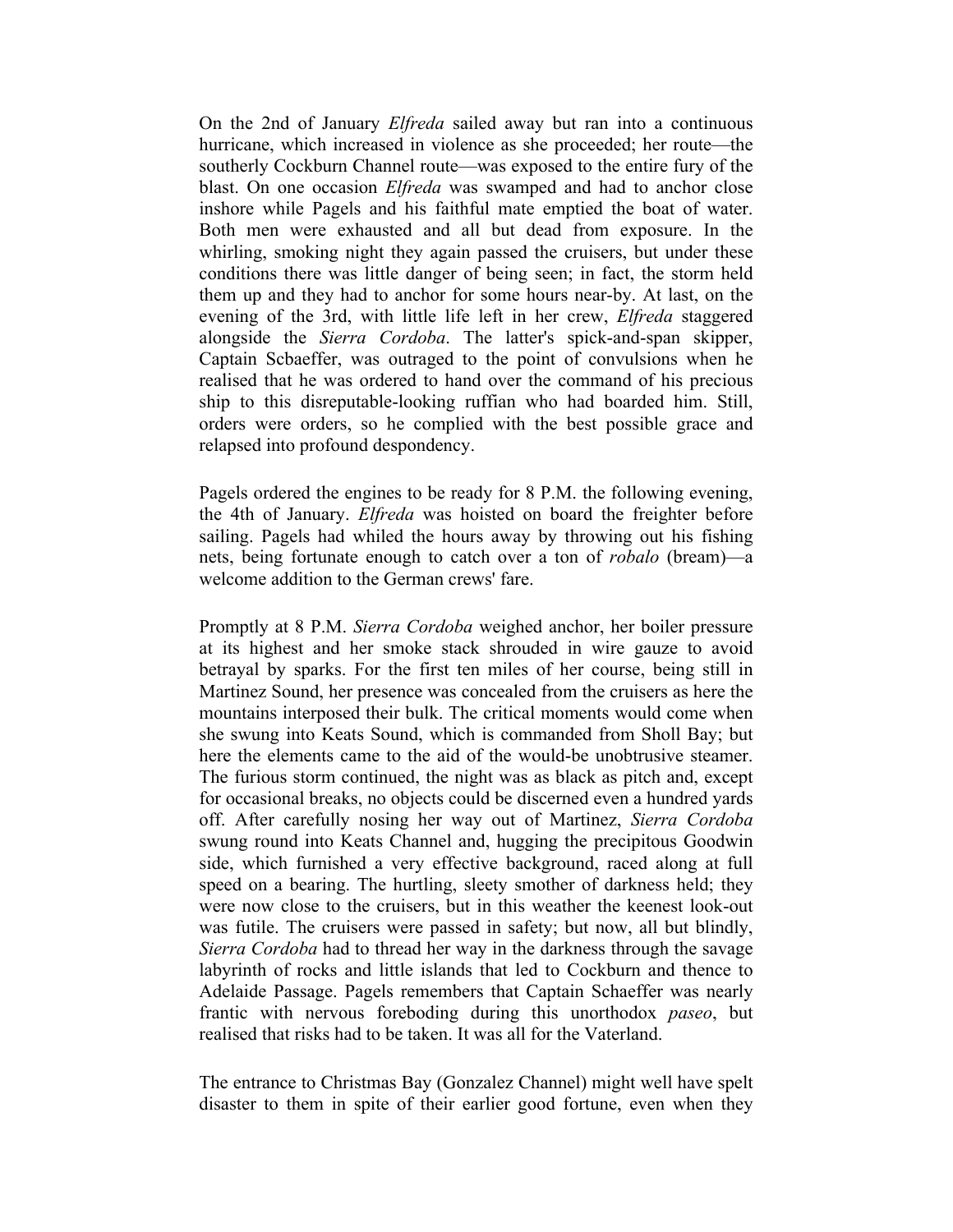reached it in the morning's watery light. This passage is a snaky S-shaped narrow, at most a hundred yards wide, banked by lowering, lofty cliffs, a most hazardous pass for any bark of greater tonnage than a canoe. But fortune was again 'mitt uns': *Sierra Cordoba* braved it on a strong outflowing tide, a roaring current, and this gave the ship, with her twin screws and powerful engines, good steerage-way. The last danger-point was successfully negotiated and soon *Sierra Cordoba*, to the delirious hochs of both crews, dropped anchor four hundred yards from *Dresden*.

Truly an achievement only to be adequately appreciated by seamen who know these waters. Pagels says that on arrival he was too played out and overcome by reaction to try to come any nearer to the cruiser. As soon as the anchor dropped he lay down in a cabin. However, his rest was of short duration, for, after he had dozed off, he was awakened by a jolt. In his shirt tails he rushed up to the bridge and found that skipper Schaeffer had weighed anchor to come alongside the *Dresden*. Possibly he imagined that all danger was over; anyhow, he evidently failed to appreciate the significance of a patch of floating kelp close to his port side, and suddenly his ship drifted on to the submerged rocks, taking an ominous list. There was a strong current running and it looked as if *Sierra Cordoba* had become definitely attached to her beautiful surroundings. The trusty Pagels, in *déshabillé*, again took temporary charge, working each screw alternately full astern and executing devious nautical handsprings until the ship, with a reluctant shudder, was induced to return to her element. It was a narrow squeak; it also marks the first occasion on which Captain Schaeffer's bearing towards his temporary supplanter became tolerably genial.

There is little more to tell. Pagels made further supply trips to *Dresden* until, towards the end of February, she and her consort moved position to an uncharted and unknown bay on the Breaker Coast, Santa Inez Island, preparatory to raiding the Pacific. These trips made by Pagels were effected on the steam tugs *Kosmos* and *Explorador*, *Elfreda*'s loose nocturnal habits having by now been brought to the notice of the police patrol. On one occasion he passed the whole squadron at full steam and was unmolested. He also derived comfort from the British community's policy of non-aggression—no one ever followed him.

He last saw *Dresden* at her anchorage on the Breaker Coast when he arrived the bearer of orders to her Captain to proceed south of Cape Horn, where he would meet a collier. This last time he came on *Elfreda*. Captain Luedecke informed him that in all probability his, Pagels', services would never again be required by *Dresden*, for she was off into the blue. Pagels was heart-broken. He pleaded with the Captain to continue dodging the cruisers. Winter was approaching, the nights would be longer, they could conceal themselves indefinitely—he swore it—and